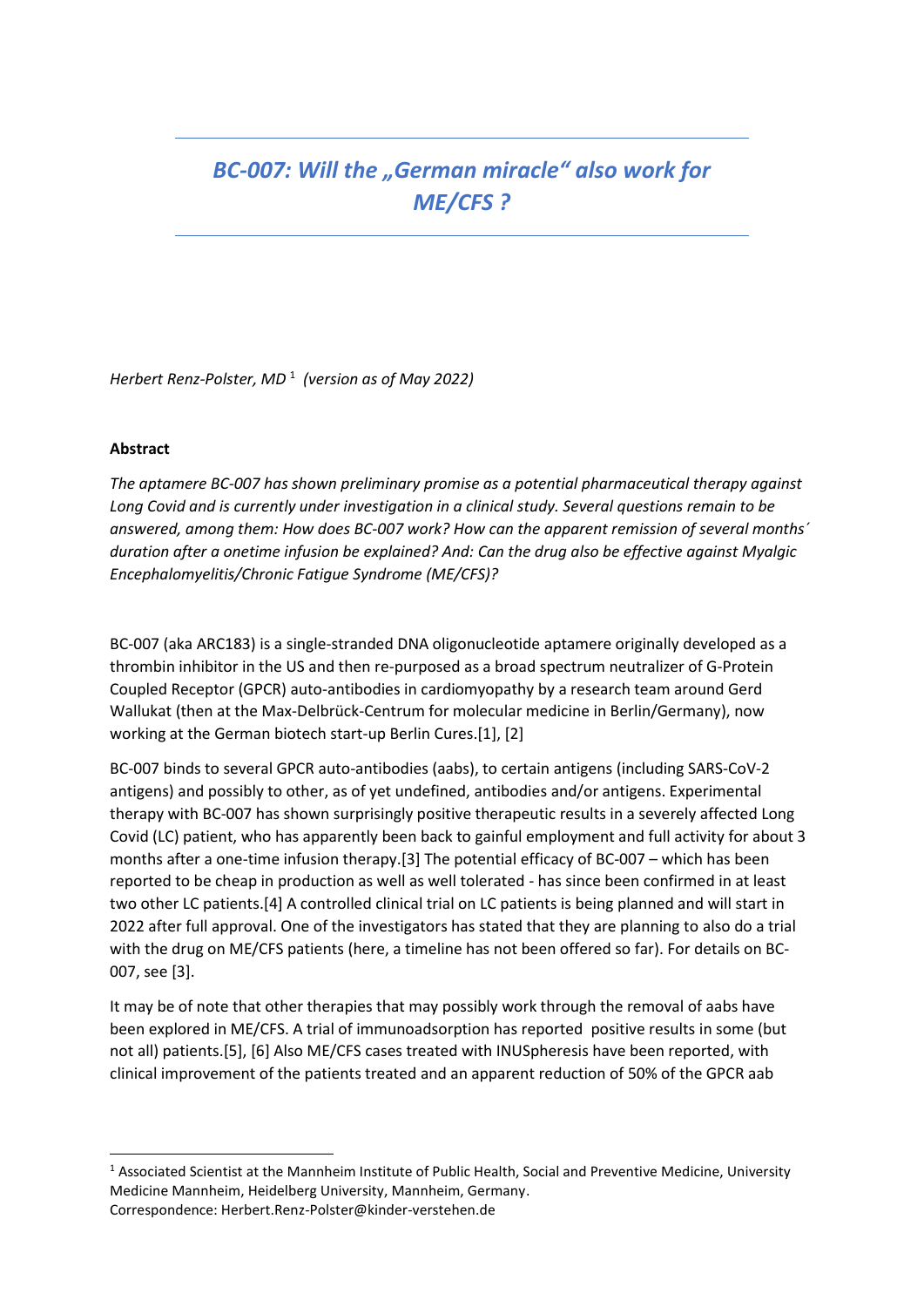levels measured.[7] Also, a trial using HELP-aphareses (which may or may not also affect aab levels) has been done in Long Covid and ME/CFS patients, with results not yet published.

## **Mode of action still incompletely understood**

As of yet, the exact mode of action of BC-007 is still incompletely understood. A better understanding may also answer the question if this aptamere may be a plausible candidate as a treatment for ME/CFS.

Apparently, the infusion of BC-007 is associated with a rapid drop of certain defined GPCR-aabs, incl. aabs targeting ß2-adrenergic receptors (ß2-AAb), Angiontensin-1 receptor (AT-1-AAb), α1-adrenergic receptor (α1-AAb), MAS receptor (MAS-AAb), and muscarinic2-receptor (M2-AAb). A substantial decrease of aab-levels was already measured 2 hours after the beginning of the infusion, and after 2 days no functional activity was observed for any of the aabs measured; seronegativity then continued throughout the observation period of 4 weeks and beyond. Partial symptom improvement has been reported to start already during the 75-minute infusion but this is based on subjective report only. Vascular perfusion as objectively measured by ocular angiography was improved shortly after the infusion and continued to improve for 1-2 days.[3]

So there are at least two open questions around BC-007:

a) how does the drug work?

b) may it be a candidate for treatment of ME/CFS?

Here I want to comment from my own understanding of the background of LC and ME/CFS.[8]

## **Mode of action of BC-007?**

For an answer to this question we may need to consider several remarkable features that have been part of the reports of the experimental trials of BC-007. For one, the (subjective) symptomatology in the treated patient apparently starts to partially improve within a very short time period (within an hour, details, see above). Second: the initial (again: subjective) clinical improvement appears to be in step with both changes in certain aab-levels measured and with the improvements in ocular microcirculation as measured by OTC angiography. Third, certain aab levels began to drop during the infusion and remained low/undetectable during the whole observation period (an effect which the inventors of BC-007 had already observed for beta-1 aabs in human experiments with BC-007).[9] Fourth, subjective improvement (including a subjectively full resolution of symptoms in at least one patient) seems to last up to several months. While a relapse has since been recorded in this subjectively fully recovered patient there seems to be ongoing at least partial remission in other patients treated with BC-007.

The congruent timeline of symptom improvement and decrease of GPCR-aabs may suggest that symptom resolution may be causally related to the drop of the specific aab-levels measured. This is also plausible because a similar effect – long lasting persistence of autoantibody absence after a onetime removal - has been observed after immunoadsorption in beta-1-adrenoceptor aab positive transplant candidates with dilated cardiomyopathy.[10]

## **Autoantibody removal as a mode of action is plausible – but which autoantibodies ?**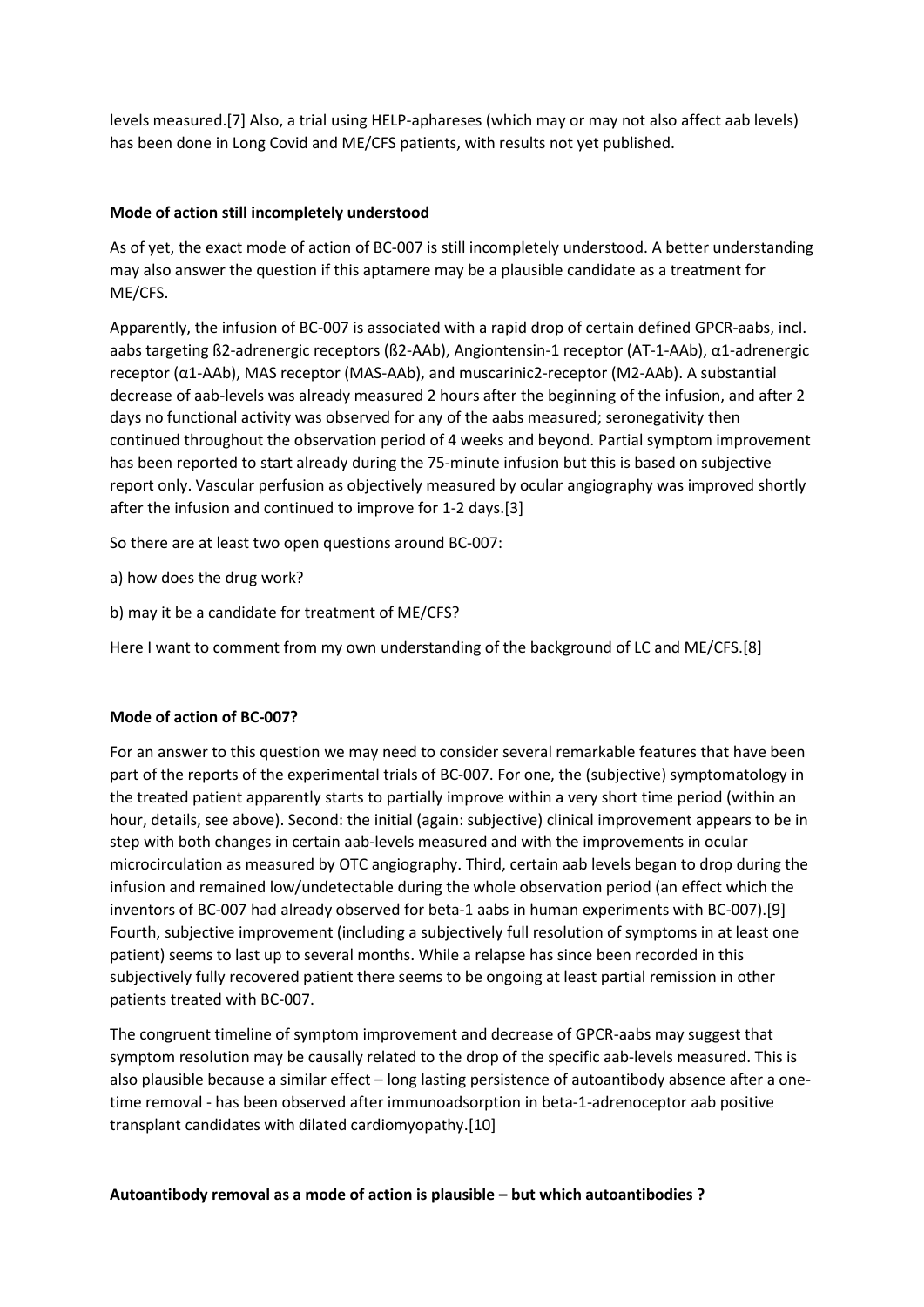Apparently, BC-007 removes a host of GPCR-aabs and this may well explain its clinical effect and the measured improvement of cerebral perfusion (OTC angiography assesses the ocular perfusion which is part of the CNS vasculature). But which one(s) of the aabs removed are responsible for the clinical effect of BC-007? It has been communicated by Berlin Cures that BC-007 may possibly act against a shared domain of GPCR yet to be identified. Therefore, the effect of BC-007 could possibly in part relate to the removal of a wide range of GPCR aabs present but not yet identified in Long Covid. In this respect it is noteworthy that several "novel" GPCR aabs associated with COVID have recently been identified by Cabral-Marquez et al., including against CXCR3, F2R and STAB1 (CXCR3 is important for T-cell and NK-cell signaling, F2R=PAR1 plays a key role in mediating the interplay between coagulation and inflammation, and STAB1 is a transmembrane receptor protein which may function in angiogenesis, lymphocyte homing, cell adhesion, or receptor scavenging.)[11] Clearly, as long as the GPCR aab landscape is not fully and systematically explored in Long Covid it appears premature to postulate a certain mode of action of BC-007 just based on the decline or even disappearance of specific GPCR aabs in response to BC-007 administration.

## **GPCR-autoantibody removal may not be the only mode of action**

However, while GPCR aab removal is a plausible mode of action for BC-007, effects on other (as of yet unidentified) aabs or antigens or other mechanisms may (also) play a role and may need to be considered (again, it needs to be kept in mind that the map of possible autoantigens related to SARS-CoV-2 infection comprises of over hundred auto-antigens, including aabs against ACE-2 and angiotensin II, but also antiphospholipid antibodies, which may or may not be possible targets in any "pheresis" approach).  $[12]$ – $[14]$   $[15]$   $[16]$ .

As already mentioned, BC-007 also binds to certain SARS-CoV-2 antigens, so its effect could theoretically depend on scavenging SARS-CoV-2 components, including the S1 protein.[17] This may not be a trivial property of the aptamere as there are indications that some of the lingering effects of SARS-CoV-2 may be related to S1 persistence.[18]

However, based on the published data and the apparent rapid improvement of microcirculation measured by OTC angiography, the most likely mode of action of BC-007 may indeed be its ability to scavenge pathologically elevated specific GPCR aabs with vaso-, immune- or neuroactive properties. At least the initial clinical improvement reported may then plausibly be related to increased perfusion in all vascular regions of the body, including in the brain. This assumption would also fit well with older experiments in ME/CFS patients during a head tilt table test in which an infusion of phenylephrine (epinephrine) rapidly improved neurocognitive function.[19] The latter – unfortunately only short lived - effect has been explained through a phenylephrine-triggered loading of the baroreflex with increase in arterial perfusion pressure and decreased hyperventilation and thus better cerebral blood flow and brain function. The assumption of better cerebral blood flow would also fit with a recent case report of rapid improvement of LC symptoms in 2 patients after a one time stellate ganglion block – an effect that the authors also explain by increased brain perfusion.[20]

The hypothesis that BC-007 *directly* improves microcirculation would also fit well with the findings of an indeed dysfunctional cerebral perfusion and/or autoregulation in both LC and ME/CFS patients (as a matter of fact, in ME/CFS this is the most consistent of all findings: ALL ME/CFS patients examined to this avail so far have been shown to have abnormal cerebral perfusion).[21]–[23]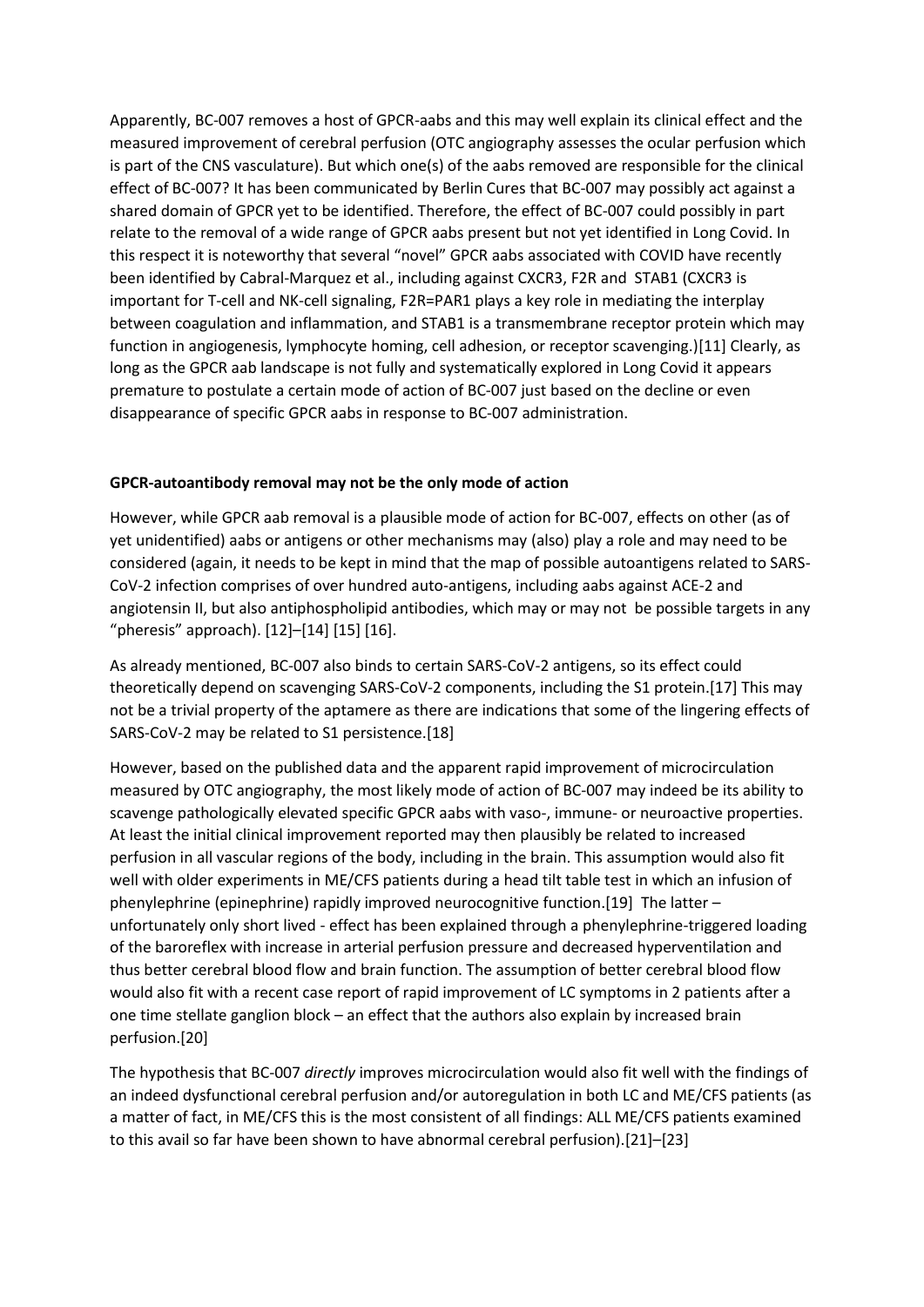## **But how can the lasting effect be explained?**

However, this leaves two open questions: How does all this relate to the inflammatory/immune matrix clearly associated with LC (and ME/CFS)? And: how can the long-lasting therapeutic success of a one-time infusion of BC-007 be explained? After all, it is implausible that BC-007 also provides for apoptosis of the aab-producing B-cells – there is just no mechanism to explain this.

More plausibly, the lasting effect of BC-007 may be related to an additional effect on the inflammatory matrix of LC (which may possibly extend to CNS functions):

For one, the improved perfusion could induce a virtuous circle by abolishing the "drivers" of inflammation like tissue hypoxia and the associated mitochondrial dysfunction, but also by possibly decreasing the disruption of the blood brain barrier (BBB), which has been shown to maintain neuroinflammation through a constant influx of albumin, fibrinogen and immune cells.[24] The enhanced cerebral perfusion may thus not only cause rapid improvement of brain function through better tissue perfusion but may also abolish the inflammatory milieu which may be at the root of the clonal B-cell expansion and aab-production. The lasting effect of BC-007 may thus reflect the disruption of the vicious circle underlying LC (immune stimulation  $\rightarrow$  inflammation  $\rightarrow$  hypoperfusion  $\rightarrow$  inflammation).

This, however, may not be the only effect through which BC-007 could affect the inflammatory matrix of Long Covid. The adrenergic receptor population, together with a large variety of other GPCRs (including PGE receptors, chemokine receptors, CCR5 or purinergic receptors - which all may potentially also be affected from autoimmune dysfunction after Covid-19), also have profound direct influence on immune processes both in the innate and the adaptive immune system[25], [26] (In fact, dysregulation of  $β<sub>2</sub>$ -AR in microglia has been shown to contribute to neuroinflammation). Therefore, removal of adrenergic aabs may also have significant reverberations on dysfunctional immune processes, including in the central nervous system.

Here, another property of BC-007 may come into play, namely its ability to inhibit TLR9 (see below). It has been hypothesized by Haberland et al. that the induction of long lasting absence of aabs after a single dose of BC-007 may be due to the fact that BC-007 not only reduces T-cell activation by removing, for instance, beta-1-adrenergic aabs but may also disrupt a vicious cycle needed for aab production by inhibiting TLR9, a co-stimulatory factor stimulating T-cells.[27] Haberland et al. even speculate that with the TLR-9 targeting property of BC-007 "the circle of patients who should benefit from a therapy" could possibly also include "patients showing symptoms and TLR9 overexpression but no or not yet autoantibodies" (here, they refer to [28]).

As an alternative (or additional) effect, the improved cerebral perfusion could lead to the abolition of the sympathetic hyperstimulation typical for LongCovid, POTS and ME/CFS. Decreased sympathetic outflow would indeed contribute to normalizing the inflammatory milieu in the brain and in the periphery as sympathetic hyperstimulation has been shown to cause and sustain a pro-inflammatory immune milieu. This hypothesis would again fit well with recent reports of successful treatment of LongCovid by stellate ganglion block which may also work by reducing adrenergic hyperstimulation.[20]

A third plausible mechanism starts from two of the GPCR-aabs scavenged by BC-007, the AT1 and MAS receptor aabs. The AngII/AT1R axis may indeed play a pivotal role in the pathogenesis of LC (and also ME/CFS) and may in part sustain one of the hallmarks of LC and ME/CFS, i.e. the dysregulated cerebral perfusion (with all its consequences). It has been suggested that the cerebral perfusion defect seen in ME/CFS and LC may be related to a blunted baroreflex, which in turn may be a reflection of AT1/MAS receptor dysfunction.[21], [29]–[31] The latter may also be associated with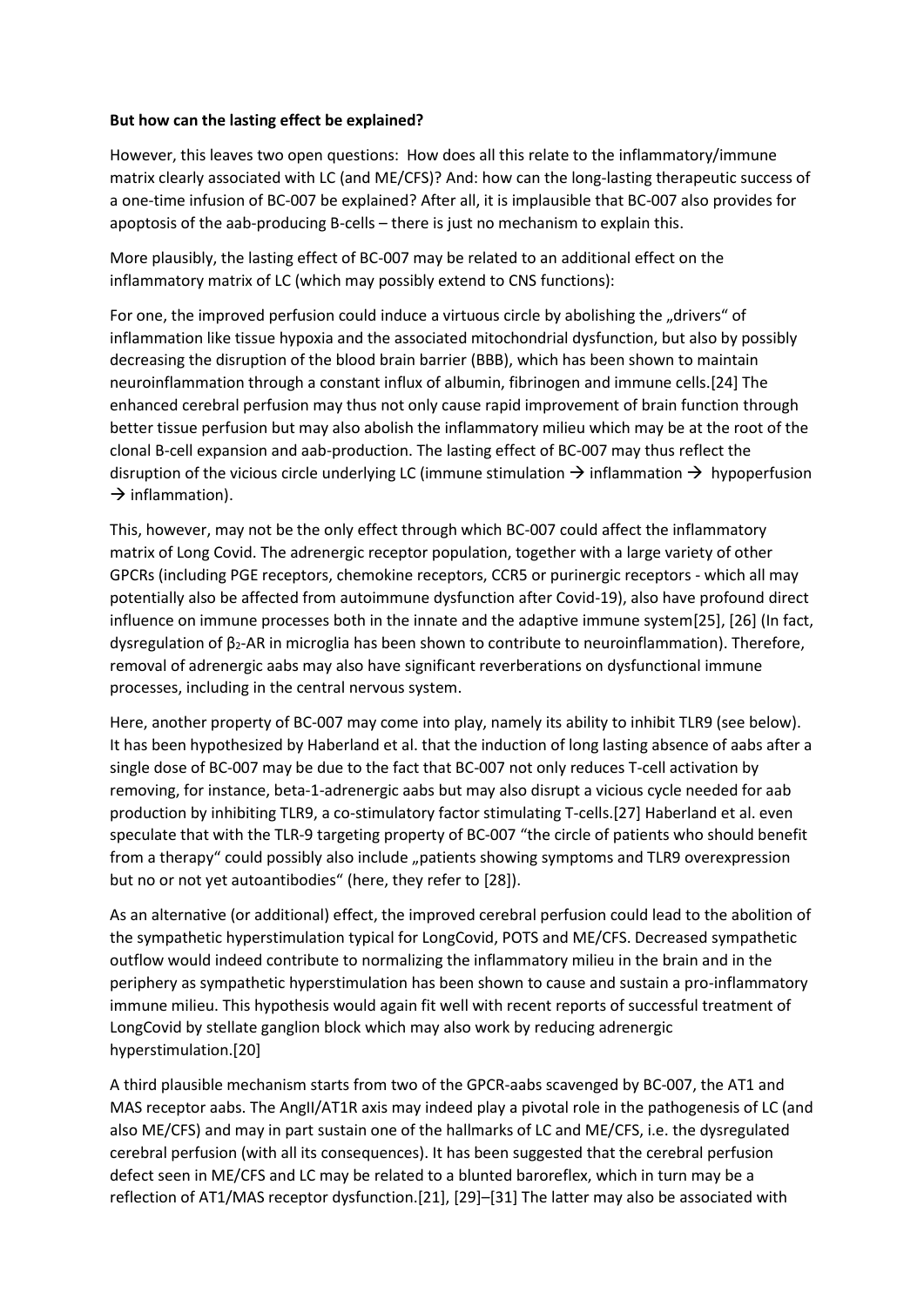increased angiotensin II levels – as suspected for ME/CFS and proven in Postural Orthostatic Tachycardia Syndrome (POTS).[32], [33] The increased angiotensin II levels in turn may go along with sympathetic stimulation through epinephrine release, reduced blood flow to the brain, oxidative stress, but also with regulatory CNS dysfunctions, blood brain barrier dysfunction, and, possibly, neuroinflammation – all features that have been implicated in the pathogenesis of LC and ME/CFS.[34]–[36] In this hypothetical explanation of the mode of action of BC-007, this aptamere would restore a functioning AngII/AT1R axis by scavenging AT1/MAS aabs, and thus restore the baroreflex and cerebral autoregulation/perfusion to full function. (To pursue this hypothesis further, it would be interesting to measure angiotensin II and its precursors during and after infusion of BC-007).

Here it may also be important to understand that the AngII/AT1R axis is an important regulatory circuit within the brain ("b-RAS") which is directly and indirectly involved in autonomous and cardiovascular regulation, vigilance and immune signalling (indeed, Ang II also serves as a neurotransmitter). Any effects of BC-007 on AT1/MAS receptor function may therefore have profound reverberations on CNS function which may in part be independent of effects on the microcirculation.

The same argument may apply to another GPCR possibly rendered dysfunctional by aabs in Long Covid (and ME/CFS), namely the endothelin 1 (ET1) B receptor group which has also been shown to have regulatory functions spanning the microcirculation *and* CNS regulation.[37]

Also, it needs to be kept in mind that a large part of GPCR aabs may have direct effects on CNS regulation. For instance, the majority of adrenergic receptors are expressed in the brain (especially in the brain regions involved in autonomic activity and regulation); indeed, muscarinergic and adrenergic receptors span a wide range of effector and regulatory functions in the brain, including memory, attention, motor control, sleep-wake-regulation but also memory and cognition. So it may be premature to relate the effects of the removal of adrenergic aabs to effects on the vasculature and/or the imune system *alone*. (Here, of course, it may be argued that aabs do not readily cross the BBB. However, this a) does not preclude autoimmunity to happen within the CNS / the innate immune system of the brain and b) this may not apply to an inflammatory CNS milieu, in which the blood-brain barrier is partially dysfunctional. Also, some areas of the CNS are normally devoid of a BBB, such as the circumventricular organs mediating communication between the hypothalamus and brainstem.

## **… and some more possibilites**

There may be even more venues through which BC-007 may achieve its sustained effects, and they also affect the immune/inflammatory matrix of Long Covid:

For one, BC-007 apparently is not only a scavenger of biomolecules, it is also a direct immune modulator. In fact, the inventors of BC-007 consider BC-007 an inhibitor of the toll like receptor 9 (TLR9) and have filed a patent application for this property.[38] TLR9 is an important receptor expressed in immune cells including macrophages and natural killer cells, but also in mast cells and mediates inflammatory responses after both infectious and sterile injury and can in fact be considered a key determinant of the innate immune responses.[39] This involves modulation of inflammatory responses in the CNS. Indeed, TLR9 has been shown to be a key player in neuroinflammation.[40], [41] The receptor has been shown to have a regulatory role in autoimmune diseases, indeed TLR9 antagonists are being developed by the pharmaceutical industry for the treatment of autoimmune diseases. Possibly, and even more of interest to the mode of action of BC-007 may be the fact that TLR9 has been shown to be indispensable in the autoantibody production in B cells in mouse studies.[42]–[44] Therefore, it may be plausible that the inhibiting effect of BC-007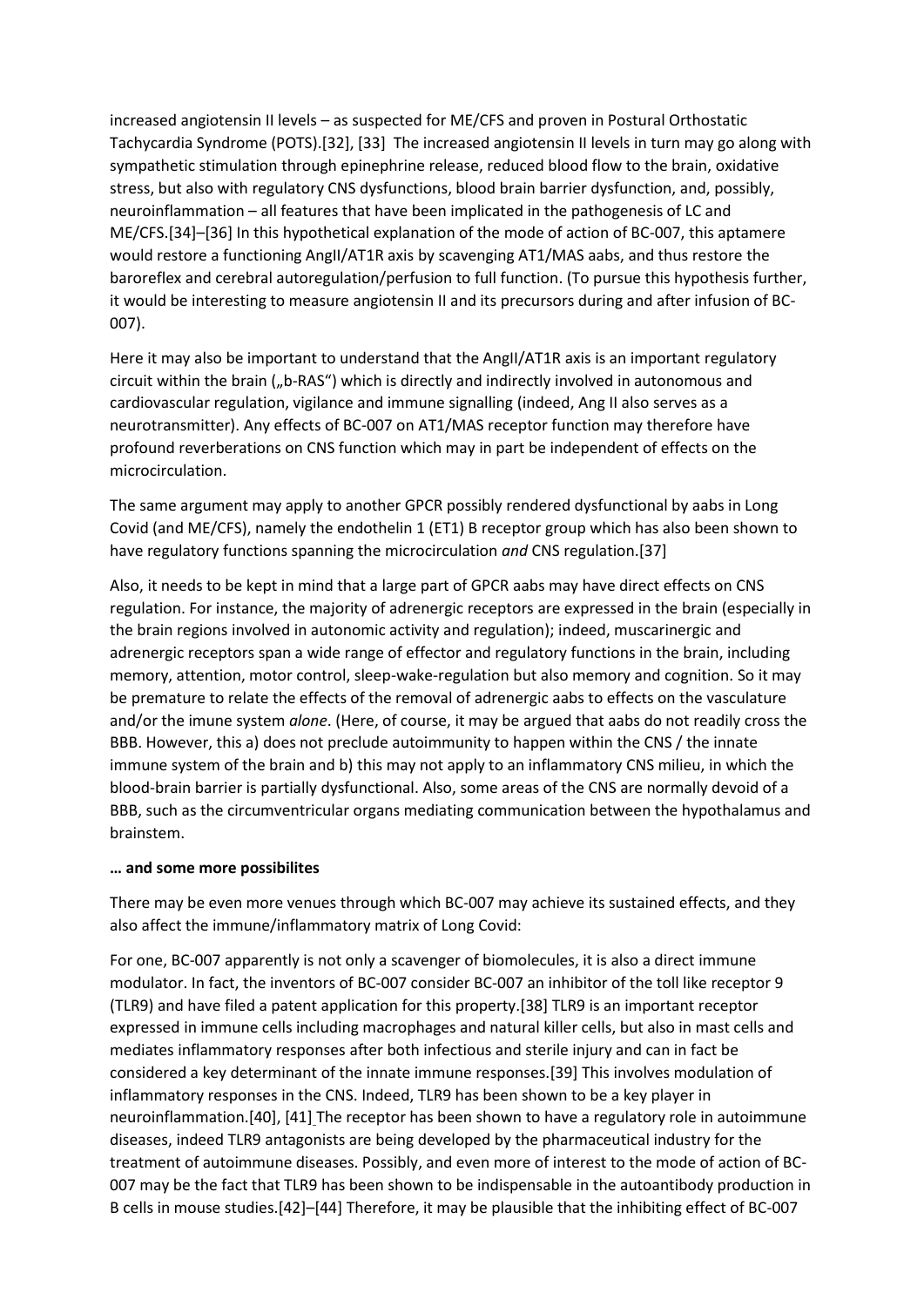on antibody production may also relate to its effects via TLR9 (here, however, it may again need to be explained why these should persist for months – here again this may hinge on secondary changes like changes in the inflammatory milieu which may drive the clonal expansion of B-cells).

Also, it has to be kept in mind that BC-007 may possibly remove certain inflammatory cytokines. In trials of INUSpheresis, for example, it has been shown that RANTES (CCL5) was removed along aabs[7] (CCL5 has been suggested as a pivotal cytokine in Long Covid).[45] This may not be a trivial process as pro-inflammatory cytokines are linked to the function of beta-2 receptors in a viciouscycle dynamic: pro-inflammatory cytokines have been shown to decrease the sensitivity of βadrenergic receptors; at the same time, chronic activation of  $\beta$ -adrenergic receptors has been shown to induce a pro-inflammatory response with increased expression of TNFα, IL-1β and IL-6 (possibly through NFκB dependent mechanisms).[46] Also, it appears that there is active cross-talk between TNFα receptor signaling and several GPCRs including the β-adrenergic receptor.[46] Therefore, removal of pro-inflammatory cytokines could re-establish normal sensitivity of beta-2 receptors and thus again contribute to the normalization of blood flow (and possibly also reduce sympathetic overdrive and thus decrease further production of inflammatory cytokines).

*In summary, BC-007 may achieve its long lasting effect not only be normalizing blood flow in general but also by abolishing drivers of inflammation (including neuroinflammation) and adrenergic hyperstimulation as well as exerting effects on the immune system and regulatory CNS functions.*

## **Could BC-007 be effective for ME/CFS?**

BC-007 appears as a drug with pleiotropic activities. It is a scavenger of biomolecules, which may have significant direct effects on vascular, immune, and possibly CNS function. BC-007 additionally may have immune-modulatory properties and have indirect effects on the immune system. A broad mixture indeed: BC-007 may have microcirculatory , immune-modulatory and anti-inflammatory properties (not to forget the anti-coagulation effect for which the aptamere was originally developed).

What does all this mean for ME/CFS? If a similar constellation of aabs is to be found in ME/CFS as in the Long Covid patients treated with BC-007 so far, the patients may benefit from BC-007 to some – as of yet unforeseeable - extent (which may range from small to large improvements, and from onetime, several to regularly repeated infusions). It has indeed been assumed that similar aabs as found in LongCovid are to be found in about a third of ME/CFS patients (this ratio may actually be higher as the bioassay used by Berlin Cures may be more sensitive than the ELISA used in former studies). The same would apply to POTS in which a similar set of aabs has been recognized as part of the pathophysological matrix.

It also needs to be recognized that the role of the GPCR aab networks is far from being completely understood. For one, certain aabs in certain concentrations may be part of the normal regulatory immune matrix. Some of these "normal" autoantibodies may even be protective (anti ATR1 aabs, for instance, are preliminarily suggested to be protective against severe COVD 19).[47] Also, it has not yet been systematically investigated if and how GPCR aabs in Long Covid or ME/CFS correlate with disease severity nor in which range the levels may fluctuate intraindividually between good days and bad days (i.e. during PEM). Also, it still needs to be assessed which GPCR aabs exactly correlate with clinical or biophysiological measurements (like retinal perfusion – which could be a marker for cerebral blood flow and thus a meaningful research tool, some open questions about intraindividual variance between good days and periods of PEM notwithstanding).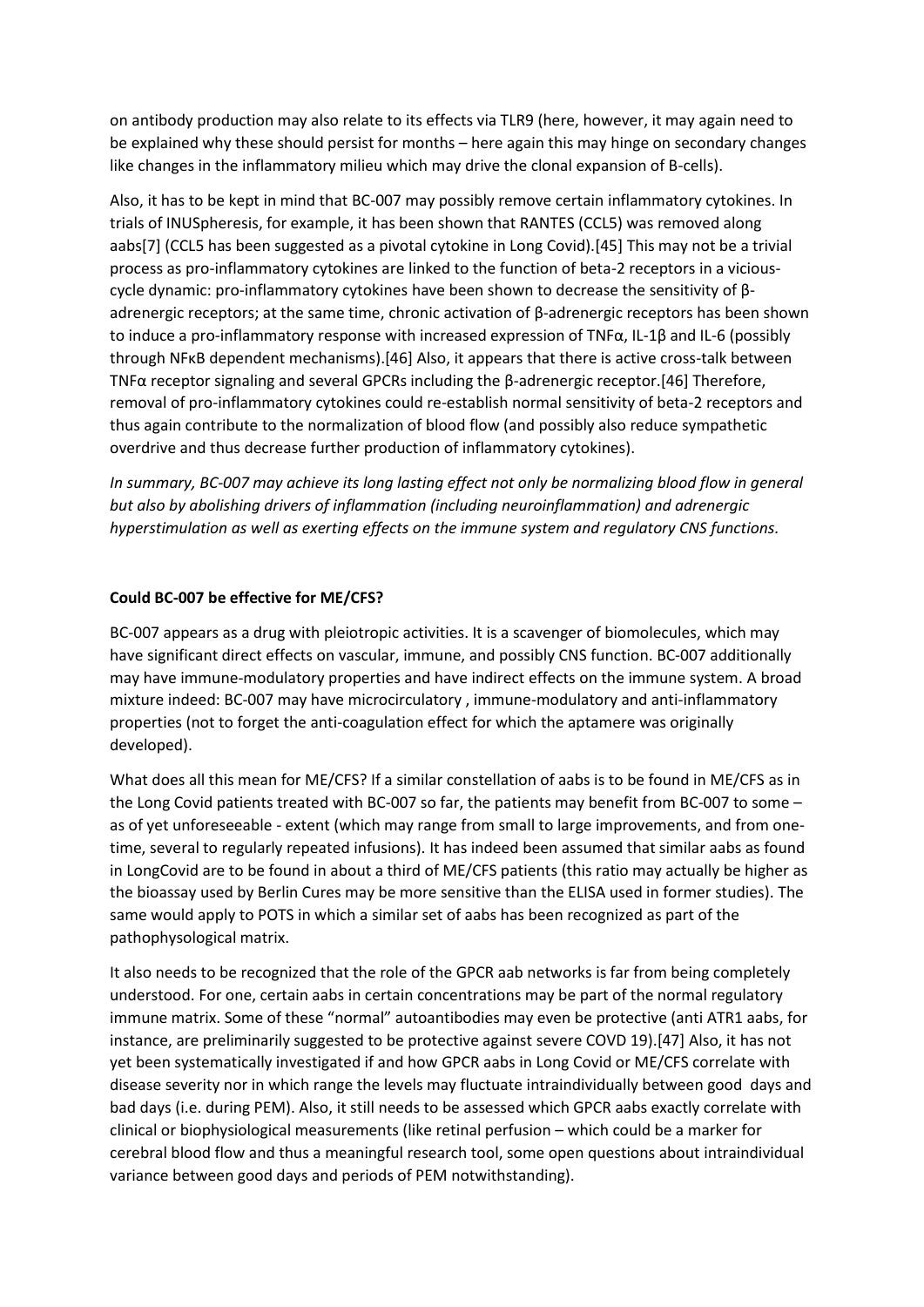Could BC-007 even work for patients without elevated GPCR aabs? Clearly, this is speculative but, as noted earlier and suggested by the inventors of BC-007, may be plausible based on the possible action of BC-007 via TLR9 suppression (for details, see above). [27]

As always, it will all come down to further research, which has now started with the disCOVer and the reCOVer studies at the University of Erlangen.

## **References**

- [1] "Berlin Cures | Berlin, Germany." https://berlincures.de/ (accessed Oct. 23, 2021).
- [2] G. Wallukat *et al.*, "Aptamer BC007 for neutralization of pathogenic autoantibodies directed against G-protein coupled receptors: A vision of future treatment of patients with cardiomyopathies and positivity for those autoantibodies," *Atherosclerosis*, vol. 244, pp. 44–47, Jan. 2016, doi: 10.1016/j.atherosclerosis.2015.11.001.
- [3] B. Hohberger *et al.*, "Neutralization of Autoantibodies Targeting G-Protein Coupled Receptors Improves Capillary Impairment and Fatigue Symptoms after COVID-19 Infection," Social Science Research Network, Rochester, NY, SSRN Scholarly Paper ID 3879488, Jul. 2021. Accessed: Oct. 23, 2021. [Online]. Available: https://papers.ssrn.com/abstract=3879488
- [4] "Further patients benefit from drug against Long COVID › Friedrich-Alexander-Universität Erlangen-Nürnberg." https://www.fau.eu/2021/08/27/news/research/further-patients-benefitfrom-drug-against-long-covid/ (accessed Oct. 23, 2021).
- [5] M. Tölle *et al.*, "Myalgic Encephalomyelitis/Chronic Fatigue Syndrome: Efficacy of Repeat Immunoadsorption," *J. Clin. Med.*, vol. 9, no. 8, p. 2443, Jul. 2020, doi: 10.3390/jcm9082443.
- [6] C. Scheibenbogen *et al.*, "Immunoadsorption to remove ß2 adrenergic receptor antibodies in Chronic Fatigue Syndrome CFS/ME," *PloS One*, vol. 13, no. 3, p. e0193672, 2018, doi: 10.1371/journal.pone.0193672.
- [7] S. R. Bornstein *et al.*, "Chronic post-COVID-19 syndrome and chronic fatigue syndrome: Is there a role for extracorporeal apheresis?," *Mol. Psychiatry*, pp. 1–4, Jun. 2021, doi: 10.1038/s41380- 021-01148-4.
- [8] H. Renz-Polster, M.-E. Tremblay, D. Bienzle, and J. E. Fischer, "The Pathobiology of Myalgic Encephalomyelitis/Chronic Fatigue Syndrome: The Case for Neuroglial Failure," *Front. Cell. Neurosci.*, vol. 16, 2022, Accessed: May 09, 2022. [Online]. Available: https://www.frontiersin.org/article/10.3389/fncel.2022.888232
- [9] J. Mueller *et al.*, "THE DNA-BASED THERAPEUTIC AGENT BC 007 COMPLETELY NEUTRALIZES AGONISTIC AUTOANTIBODIES DIRECTED AGAINST β1-ADRENOCEPTORS: RESULTS OF A PHASE 1 TRIAL," *J. Am. Coll. Cardiol.*, vol. 71, no. 11, Supplement, p. A645, Mar. 2018, doi: 10.1016/S0735-1097(18)31186-0.
- [10] M. Dandel, G. Wallukat, A. Englert, H. B. Lehmkuhl, C. Knosalla, and R. Hetzer, "Long-term benefits of immunoadsorption in β(1)-adrenoceptor autoantibody-positive transplant candidates with dilated cardiomyopathy," *Eur. J. Heart Fail.*, vol. 14, no. 12, pp. 1374–1388, Dec. 2012, doi: 10.1093/eurjhf/hfs123.
- [11] O. Cabral-Marques *et al.*, "Autoantibodies targeting GPCRs and RAS-related molecules associate with COVID-19 severity," *Nat. Commun.*, vol. 13, no. 1, Art. no. 1, Mar. 2022, doi: 10.1038/s41467-022-28905-5.
- [12] J. Y. Wang, W. Zhang, V. B. Roehrl, M. W. Roehrl, and M. H. Roehrl, "An Autoantigen-ome from HS-Sultan B-Lymphoblasts Offers a Molecular Map for Investigating Autoimmune Sequelae of COVID-19," Apr. 2021. doi: 10.1101/2021.04.05.438500.
- [13] P. S. Briquez *et al.*, "SARS-CoV-2 infection induces cross-reactive autoantibodies against angiotensin II," Epidemiology, preprint, Nov. 2021. doi: 10.1101/2021.11.02.21265789.
- [14] J. M. Arthur *et al.*, "Development of ACE2 autoantibodies after SARS-CoV-2 infection," *PLOS ONE*, vol. 16, no. 9, p. e0257016, Sep. 2021, doi: 10.1371/journal.pone.0257016.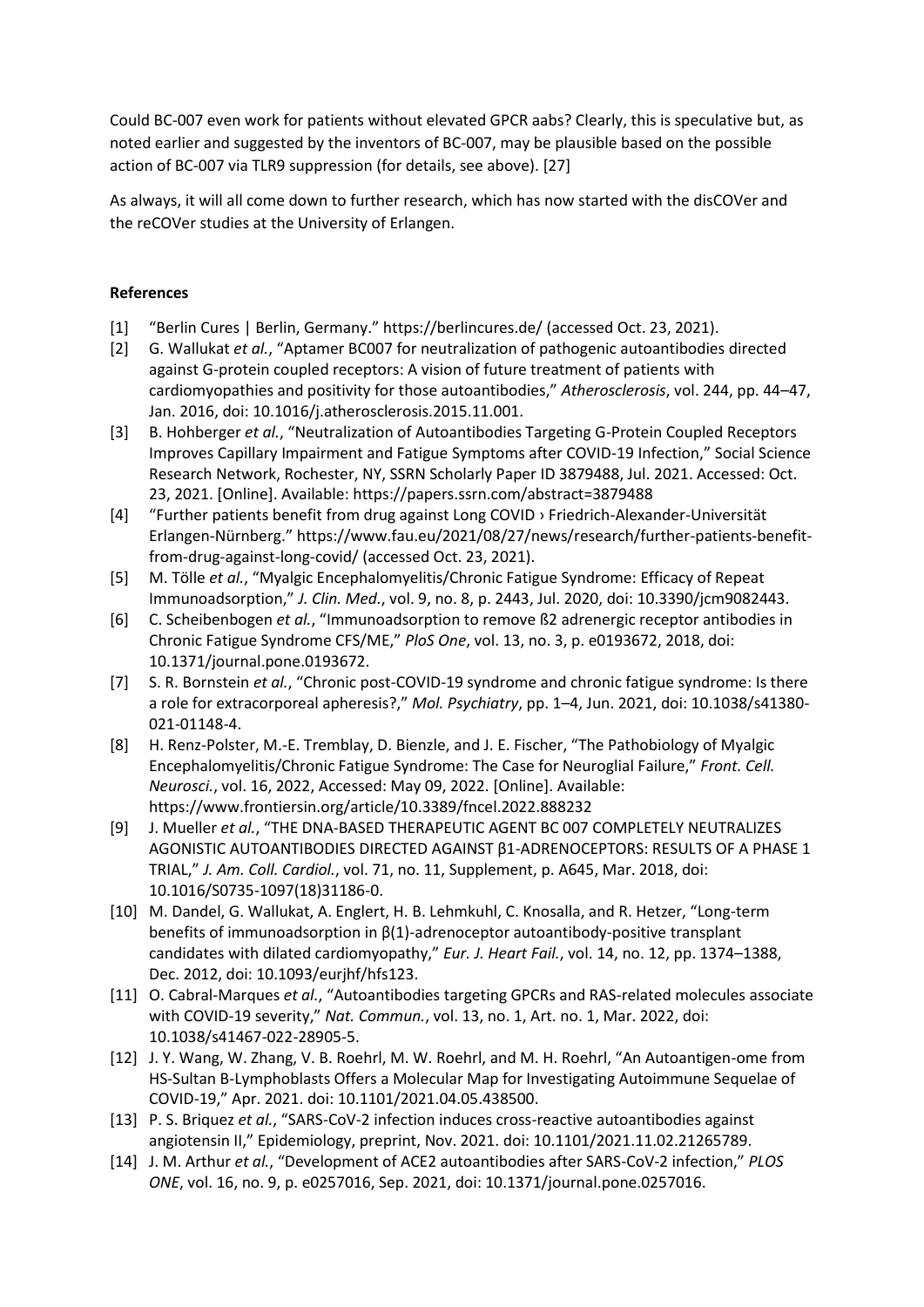- [15] J. S. Knight *et al.*, "The intersection of COVID-19 and autoimmunity," *J. Clin. Invest.*, p. e154886, Oct. 2021, doi: 10.1172/JCI154886.
- [16] C. B. Garcia *et al.*, "Impaired aerobic exercise capacity and cardiac autonomic control in primary antiphospholipid syndrome," *Lupus*, vol. 22, no. 9, pp. 928–931, Aug. 2013, doi: 10.1177/0961203313497415.
- [17] A. Haberland *et al.*, "Aptamer BC 007's Affinity to Specific and Less-Specific Anti-SARS-CoV-2 Neutralizing Antibodies," *Viruses*, vol. 13, no. 5, Art. no. 5, May 2021, doi: 10.3390/v13050932.
- [18] B. K. Patterson *et al.*, "Persistence of SARS CoV-2 S1 Protein in CD16+ Monocytes in Post-Acute Sequelae of COVID-19 (PASC) Up to 15 Months Post-Infection," *bioRxiv*, p. 2021.06.25.449905, Jul. 2021, doi: 10.1101/2021.06.25.449905.
- [19] M. S. Medow, S. Sood, Z. Messer, S. Dzogbeta, C. Terilli, and J. M. Stewart, "Phenylephrine alteration of cerebral blood flow during orthostasis: effect on n-back performance in chronic fatigue syndrome," *J. Appl. Physiol.*, vol. 117, no. 10, pp. 1157–1164, Nov. 2014, doi: 10.1152/japplphysiol.00527.2014.
- [20] L. D. Liu and D. L. Duricka, "Stellate ganglion block reduces symptoms of Long COVID: A case series," *J. Neuroimmunol.*, vol. 362, Jan. 2022, doi: 10.1016/j.jneuroim.2021.577784.
- [21] C. (Linda) M. C. van Campen, F. W. A. Verheugt, P. C. Rowe, and F. C. Visser, "Cerebral blood flow is reduced in ME/CFS during head-up tilt testing even in the absence of hypotension or tachycardia: A quantitative, controlled study using Doppler echography," *Clin. Neurophysiol. Pract.*, vol. 5, pp. 50–58, Feb. 2020, doi: 10.1016/j.cnp.2020.01.003.
- [22] A. Morand *et al.*, "Similar patterns of [18F]-FDG brain PET hypometabolism in paediatric and adult patients with long COVID: a paediatric case series," *Eur. J. Nucl. Med. Mol. Imaging*, Aug. 2021, doi: 10.1007/s00259-021-05528-4.
- [23] E. Guedj *et al.*, "18F-FDG brain PET hypometabolism in patients with long COVID," *Eur. J. Nucl. Med. Mol. Imaging*, vol. 48, no. 9, pp. 2823–2833, Aug. 2021, doi: 10.1007/s00259-021-05215- 4.
- [24] F. Takata, S. Nakagawa, J. Matsumoto, and S. Dohgu, "Blood-Brain Barrier Dysfunction Amplifies the Development of Neuroinflammation: Understanding of Cellular Events in Brain Microvascular Endothelial Cells for Prevention and Treatment of BBB Dysfunction," *Front. Cell. Neurosci.*, vol. 15, p. 344, 2021, doi: 10.3389/fncel.2021.661838.
- [25] D. Sharma and J. D. Farrar, "Adrenergic regulation of immune cell function and inflammation," *Semin. Immunopathol.*, vol. 42, no. 6, pp. 709–717, Dec. 2020, doi: 10.1007/s00281-020-00829- 6.
- [26] D. Wang, "The essential role of G protein-coupled receptor (GPCR) signaling in regulating T cell immunity," *Immunopharmacol. Immunotoxicol.*, vol. 40, no. 3, pp. 187–192, Jun. 2018, doi: 10.1080/08923973.2018.1434792.
- [27] A. Haberland, J. Müller, and K. Wenzel, "Activation of T Lymphocytes as a Novel Mechanism in Beta1-Adrenergic Receptor Autoantibody-Induced Cardiac Remodeling—Additional Information About TLR9 Involvement," *Cardiovasc. Drugs Ther.*, vol. 33, no. 6, p. 767, 2019, doi: 10.1007/s10557-019-06874-0.
- [28] K. E. Hally, A. C. La Flamme, P. D. Larsen, and S. A. Harding, "Toll-like receptor 9 expression and activation in acute coronary syndrome patients on dual anti-platelet therapy," *Thromb. Res.*, vol. 148, pp. 89–95, Dec. 2016, doi: 10.1016/j.thromres.2016.10.026.
- [29] H. I. Mustafa *et al.*, "Altered Systemic Hemodynamic and Baroreflex Response to Angiotensin II in Postural Tachycardia Syndrome," *Circ. Arrhythm. Electrophysiol.*, vol. 5, no. 1, pp. 173–180, Feb. 2012, doi: 10.1161/CIRCEP.111.965343.
- [30] A. T. Del Pozzi, C. E. Schwartz, D. Tewari, M. S. Medow, and J. M. Stewart, "Reduced Cerebral Blood Flow With Orthostasis Precedes Hypocapnic Hyperpnea, Sympathetic Activation, and Postural Tachycardia Syndrome," *Hypertension*, vol. 63, no. 6, pp. 1302–1308, Jun. 2014, doi: 10.1161/HYPERTENSIONAHA.113.02824.
- [31] S. Kasparov and J. F. Paton, "Differential effects of angiotensin II in the nucleus tractus solitarii of the rat--plausible neuronal mechanism," *J. Physiol.*, vol. 521 Pt 1, pp. 227–238, Nov. 1999, doi: 10.1111/j.1469-7793.1999.00227.x.